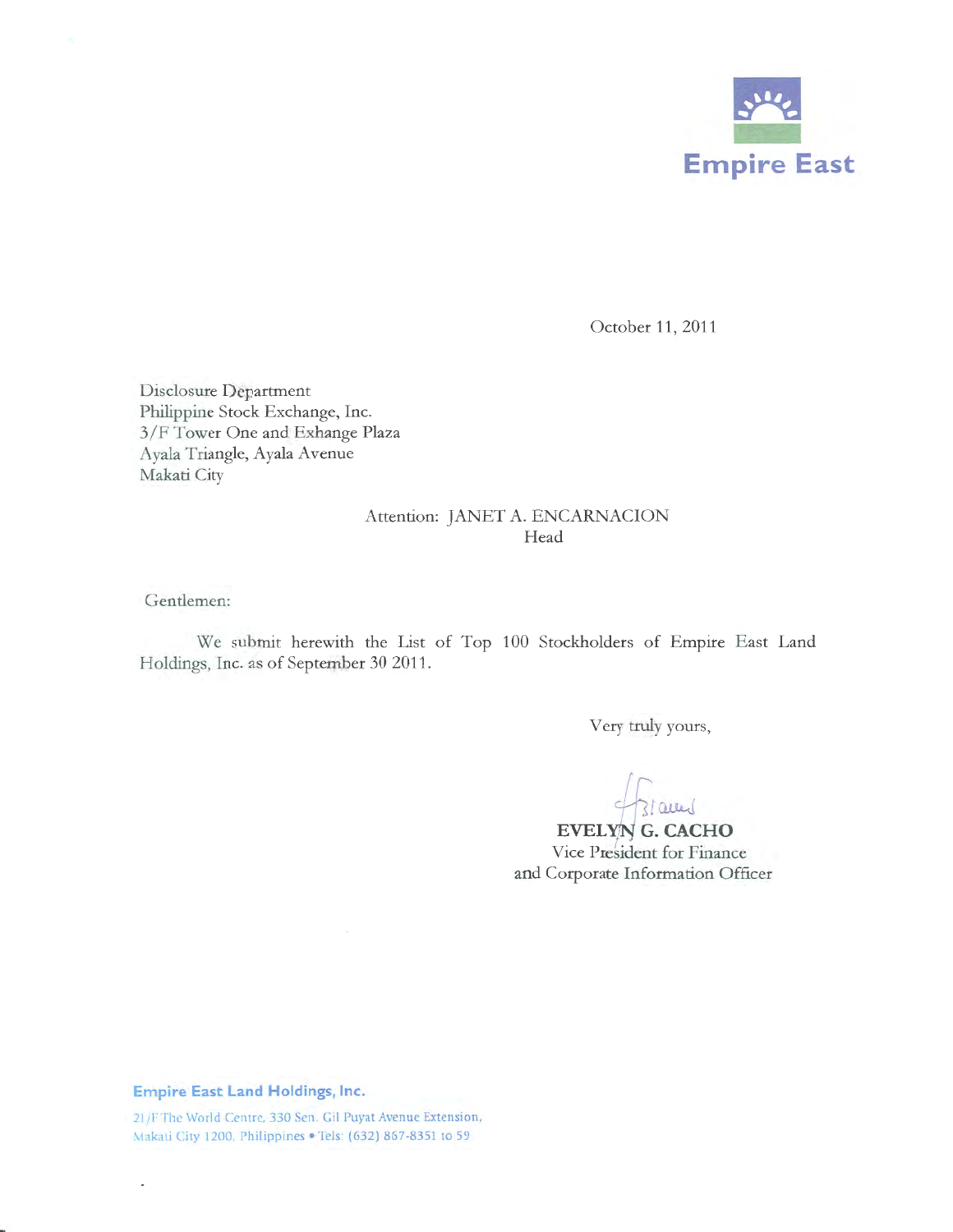### EIL OUP TOU SUCKNOUTEES 9.30.11<br>COMPANY NAME : EMPIRE EAST LAND HOLDINGS, INC.<br>Page 1

## ELI top 100 stockholders 9.30.11

#### LIST OF TOP 100 STOCKHOLDERS As Of September 30, 2011

| STOCKHOLDER'S NAME                                                                         | OUTSTANDING &<br>ISSUED SHARES<br>(FULLY PAID) | OUTSTANDING &<br>ISSUED SHARES<br>(PARTIALLY PAID) | TOTAL<br>HOLDINGS<br>(SUBSCRIBED)       | PERCENTAGE<br>TO<br>TOTAL. | NATIONALITY                      | <b>ADDRESS</b>                                                                                                                                   |
|--------------------------------------------------------------------------------------------|------------------------------------------------|----------------------------------------------------|-----------------------------------------|----------------------------|----------------------------------|--------------------------------------------------------------------------------------------------------------------------------------------------|
| MEGAWORLD CORPORATION                                                                      | 5,022,770,249                                  | $\circ$                                            | 5,022,770,249                           | 47.284                     | FILIPINO                         | 28/F THE WORLD CENTRE 330 SEN. GIL PUYAT<br>AVE., MAKATI CITY                                                                                    |
| PCD NOMINEE CORPORATION (FILIPINO)<br>PCD NOMINEE CORPORATION (NON-FILIPINO)               | 2,592,060,690<br>1,401,426,697                 | $\mathbf 0$<br>$\theta$                            | 2,592,060,690<br>1,401,426,697          | 24.402<br>13.193           | FILIPINO<br>NON-FILIPINO         | 37/F TOWER I, THE ENTERPRISE CENTER, 6766<br>AYALA AVE. COR. PASEO DE ROXAS,<br>37/F TOWER I, THE ENTERPRISE CENTER, 6766                        |
| FIRST CENTRO INC.                                                                          | 1.002.394.500                                  | $^{\circ}$                                         | 1.002.394.500                           | 9.437                      | FILIPINO                         | AYALA AVE. COR. PASEO DE ROXAS,<br>28/F THE WORLD CENTER 330 SEN GIL PUYAT<br>AVE MAKATI CITY                                                    |
| THE ANDRESONS GROUP INC.                                                                   | 138.133.820                                    | $\circ$                                            | 138, 133, 820                           | 1.300                      | FILIPINO                         | 28/F THE WORLD CENTER 330 SEN GIL PUYAT<br>AVE MAKATI CITY                                                                                       |
| EMPIRE EAST LAND HOLDINGS, INC.<br>ANDREW LIM TAN                                          | 127, 256, 071<br>24.277.776                    | $\circ$<br>$^{\circ}$                              | 127, 256, 071<br>24.277.776             | 1.198<br>0.229             | <b>ETLIPINO</b><br>FILIPINO      | 21/F, THE WORLD CENTRE BUILDING 330 SEN.<br>GIL PUYAT AVE., MAKATI CITY<br>28/F THE WORLD CENTER 330 SEN GIL PUYAT                               |
| SIMON LEE SUI HEE                                                                          | 16,685,206                                     | $\circ$                                            | 16,685,206                              | 0.157                      | AUSTRALIAN                       | AVE MAKATI CITY<br>78 THE AVENUE ; NEDLANDS 6009 WESTERN,<br><b>AUSTRALIA</b>                                                                    |
| RAMON UY ONG                                                                               | 14,950,000                                     | $\circ$                                            | 14,950,000                              | 0.141                      | FILIPINO                         | #9 NAVARRO STREET CORINTHIAN GARDENS<br>OUEZON CITY                                                                                              |
| LUCIO W. YAN<br>SAMUEL CHUA NG &/OR JOCELYN NGO NG ITF                                     | 10,350,000<br>7.015.000                        | $\theta$<br>$^{\circ}$                             | 10,350,000<br>7.015.000                 | 0.097<br>0.066             | FILIPINO<br>FILIPINO             | 537 LAFAYETTE STREET GREENHILLS EAST,<br>MANDALUYONG<br>809 ONGPIN ST., STA, CRUZ MANILA 1003                                                    |
| UNION PROPERTIES INC.<br>BASILIO BARRETTO                                                  | 6.157.808<br>4.746.900                         | $^{\circ}$<br>$\circ$                              | 6,157,808<br>4.746.900                  | 0.058<br>0.045             | FILIPINO<br>FILIPINO             | 6/F SSS MAKATI BUILDING AYALA AVE. COR.<br>HERRERA STS. MAKATI CITY<br>#61 ROOSEVELT STREET NORTH GREENHILLS.                                    |
| ALBERTO MENDOZA AND/OR JEANIE C.                                                           | 4.444.106                                      | $\Omega$                                           | 4.444.106                               | 0.042                      | <b>FILIPINO</b>                  | SAN JUAN<br>#1145 AGUILAR ST., TONDO, MANILA<br>3 HARVARD ROAD, FORBES PARK MAKATI CITY                                                          |
| EVANGELINE R. ABDULLAH<br>VALENTIN T. KHOE<br>GEORGE T. YANG                               | 4,324,000<br>4,207,434<br>3,675,400            | $^{\circ}$<br>$\circ$<br>$\circ$                   | 4,324,000<br>4,207,434<br>3,675,400     | 0.041<br>0.040<br>0.035    | FILIPINO<br>FILIPINO<br>FILIPINO | 27 11TH ST., NEW MANILA, Q.C.<br>$17/F$ CITIBANK BLDG. PASEO DE ROXAS MAKATI METRO MANILA                                                        |
| ZHENG CHANG HUA                                                                            | 3,220,000                                      | $\mathbf 0$                                        | 3,220,000                               | 0.030                      | CHINESE                          | RM. 608 BINONDO PLAZA #850 ALVARADO ST.,<br>BINONDO MANILA                                                                                       |
| TIONG C. ROSARIO                                                                           | 3,138,791                                      | $\theta$                                           | 3,138,791                               | 0.030                      | FILIPINO                         | TR MERCANTILE, UNIT 1704 EAST TOWER, PSE<br>CENTER ORTIGAS, PASIG CITY                                                                           |
| MAXIMINO S. UY &/OR LIM HUE HUA<br>TRANS-ASIA SECURITIES, INC                              | 3.105,000<br>3,000,000                         | $^{\circ}$<br>$\circ$                              | 3,105,000<br>3,000,000                  | 0.029<br>0.028             | FILIPINO<br>FILIPINO             | 6TH FLR. CEDAR EXECUTIVE BLDG. TIMOG AVE.<br>Q.C. 1100<br>RM. 601-S STATE CENTER 333 JUAN LUNA ST.                                               |
| LUISA CO LI<br>CARLOS D. APOSTOL                                                           | 2,902,908<br>2.875.000                         | $\circ$<br>$\Omega$                                | 2,902,908<br>2.875.000                  | 0.027<br>0.027             | FILIPINO<br>FILIPINO             | BINONDO, MANILA<br>627 MADRID ST., BINONDO MANILA                                                                                                |
| EDWARD N. CHEOK<br>ABOITIZ EOUITY VENTURES INC.                                            | 2,875,000                                      | $\circ$                                            | 2,875,000                               | 0.027                      | FILIPINO                         | 2327 MACOPA, DASMARINAS MAKATI CITY<br>RM. 1005 FAR EAST BANK BLDG., 560 QUINTIN<br>PAREDES ST., BINONDO MANILA                                  |
| CAROLINA ONG YU                                                                            | 2.813.843<br>2,415,000                         | $\circ$<br>$\circ$                                 | 2.813.843<br>2,415,000                  | 0.026<br>0.023             | FILIPINO<br>FILIPINO             | 110 LEGASPI ST., LEGASPI VILL.<br>MAKATI<br>CITY<br>931 SCHUYLER ST., MANDALUYONG CITY                                                           |
| MAXIMINO S. UY<br>ABOITIZ & COMPANY                                                        | 2,357,500<br>2, 314, 421                       | $^{\circ}$<br>$\Omega$                             | 2.357.500<br>2, 314, 421                | 0.022<br>0.022             | FILIPINO<br>FILIPINO             | 6TH FLR. CEDAR EXECUTIVE BLDG. TIMOG AVE.<br>Q.C. 1100<br>2/F ABOITIZ BUILDING 110 LEGASPI ST.,                                                  |
| WILLIAM HOW                                                                                | 2.300.000                                      | $\mathbf 0$                                        | 2.300.000                               | 0.022                      | FILIPINO                         | MAKATI CITY<br>5 JOYA ST., CORINTHIAN GARDENS QUEZON                                                                                             |
| SAN-TEH A.K.A. DANIE LAI                                                                   | 2,129,800                                      | $\theta$                                           | 2,129,800                               | 0.020                      | TAIWANESE                        | CITY<br>3A GOLDLAND TWR, 10 EISENHOWEER ST.,<br>GREENHILLS SAN JUAN                                                                              |
| CHAK CHING CHAN<br>ANTONIO ABRERA                                                          | 1,759,500<br>1.725.000                         | $\circ$<br>$\mathbf 0$                             | 1,759,500<br>1.725.000                  | 0.017<br>0.016             | FILIPINO<br>FILIPINO             | 1539 DOROTEO JOSE STREET STA. CRUZ,<br>MANILA                                                                                                    |
| CHIN HSIANG WANG                                                                           | 1,725,000                                      | $\circ$                                            | 1,725,000                               | 0.016                      | TAIWANESE                        | INFOMAN, GROUND FLR. MJL BLDG. 1175<br>PASONG TAMO MAKATI CITY<br>422 QUIRINO HIGHWAY QUEZON CITY                                                |
| PABLO N. PUA<br>FIRST ABACUS FINANCIAL HOLDINGS                                            | 1,725,000<br>1,650,000                         | $\circ$<br>$\theta$                                | 1,725,000<br>1,650,000                  | 0.016<br>0.016             | FILIPINO<br>FILIPINO             | RM. 803 CHINATOWN STEEL TOWER ASUNCION<br>ST., BINONDO MANILA<br>UNIT E-3001, PSE CENTRE EXCHANGE ROAD,                                          |
| CORPORATION<br>FRANCISCO L. BENEDICTO                                                      | 1,610,000                                      | $\circ$                                            | 1.610.000                               | 0.015                      | FILIPINO                         | ORTIGAS COMPLEX<br>B. BENEDICTO & SONS COMPANY 99-101<br>PLARIDEL STREET CEBU CITY 6000                                                          |
| LAWRENCE MENDOZA AND/OR ALBERTO<br>LEONCIO TAN TIU                                         | 1,583,320<br>1,495,000                         | $\Omega$<br>$^{\circ}$                             | 1,583,320<br>1,495,000                  | 0.015<br>0.014             | <b>FILIPINO</b><br>FILIPINO      | 1145 AGUILAR ST. MANILA<br>522 NUEVA STREET BINONDO, MANILA                                                                                      |
| UNION BANK OF THE PHILS.<br>ERRAMON I. ABOITIZ                                             | 1,437,730<br>1.418.354                         | $\circ$<br>$^{\circ}$                              | 1,437,730<br>1.418.354                  | 0.014<br>0.013             | FILIPINO<br>FILIPINO             | SSS MAKATI BUILDING AYALA AVENUE, MAKATI<br>110 LEGASPI ST., LEGASPI VILL. MAKATI<br>CITY                                                        |
| UNITED LIFE ASSURANCE CORP.<br>MANUEL LOPEZ AND/OR MA. TERESA LOPEZ                        | 1,405,300<br>1,380,638                         | $\circ$<br>$\circ$                                 | 1,405,300<br>1,380,638                  | 0.013<br>0.013             | FILIPINO<br>FILIPINO             | 6/F FEDERAL TOWER BLDG. DASMARINAS ST.<br>COR.<br>841 HARVARD ST., WACK-WACK                                                                     |
| LUIS ANG AND/OR LISA ANG                                                                   | 1,312,150                                      | $\circ$                                            | 1,312,150                               | 0.012                      | FILIPINO                         | VILLAGE, MANDALUYONG CITY<br>1333 CABALLERO ST. DASMARINAS VILLAGE,                                                                              |
| EDAN CORPORATION                                                                           | 1,277,972                                      | $\circ$                                            | 1,277,972                               | 0.012                      | FILIPINO                         | MAKATI CITY<br>562 HOLY CROSS STREET BO. GREENHILLS,<br>MANDALUYONG                                                                              |
| ABOITIZ & COMPANY, INC.<br>ABOITIZ EQUITY & VENTURES<br>CONSTANTINO CHUA AND/OR WILLINGTON | 1,189,100<br>1,189,100<br>1,150,000            | $\circ$<br>$\Omega$<br>$\mathbf 0$                 | 1,189,100<br>$1,189,100$<br>$1,150,000$ | 0.011<br>0.011<br>0.011    | FILIPINO<br>FILIPINO             | P.O. BOX 65 CEBU CITY 6000<br>P.O. BOX 65 CEBU CITY 6000<br>RM. 307 WELLINGTON BLDG., ORIENTE ST.,                                               |
| AND/OR GEORGE WY<br>ROSA ALEXANDRA UY                                                      | 1,150,000                                      | $\circ$                                            | 1,150,000                               | 0.011                      | FILIPINO<br>FILIPINO             | BINONDO, MANILA<br>#6 MOLAVE ST., FORBES PARK MAKATI CITY<br>MARIA LUISA PARK, BANILAD CEBU CITY 6000                                            |
| ROBERT C. TAN<br>WILLINGTON W. CHUA                                                        | 1,094,662<br>1,035,000                         | $^{\circ}$<br>$\circ$                              | 1,094,662<br>1,035,000                  | 0.010<br>0.010             | FILIPINO<br>FILIPINO             | RM. 307 WELLINGTON BLDG. ORIENTE ST.<br>BINONDO MANILA                                                                                           |
| SALLY T. GO                                                                                | 1,035,000<br>1.035.000                         | $\theta$                                           | 1,035,000<br>1.035.000                  | 0.010<br>0.010             | FILIPINO                         | #1010 BASILAN, INSULAR VILL.II DAVAO CITY<br>8000<br>54 FELIX MANALO STREET SAN JUAN, METRO                                                      |
| SAMUEL NG<br>JULIE WONG PUA                                                                | 1,035,000                                      | $^{\circ}$<br>$\circ$                              | 1,035,000                               | 0.010                      | FILIPINO<br>FILIPINO             | MANILA<br>MANLAR RICE MILL MABINI, SANTIAGO CITY                                                                                                 |
| FLORA B. CHUA                                                                              | 1,028,972                                      | $\mathbf 0$                                        | 1.028.972                               | 0.010                      | FILIPINO                         | 3311<br>#35 DON V. MADRIGAL AVENUE CORINTHIAN<br>GARDENS OUEZON CITY                                                                             |
| EMILY BENEDICTO<br>WINSTON S. CO                                                           | 1,000,000<br>998,707                           | $\circ$<br>$\circ$                                 | 1,000,000<br>998,707                    | 0.009<br>0.009             | FILIPINO<br>CHINESE              | 101 PLARIDEL STREET CEBU CITY 6000<br>23 LOPEZ JUANA STREET AYALA HEIGHTS,                                                                       |
| JULIET U. BANGAYAN                                                                         | 920,000                                        | $\circ$                                            | 920,000                                 | 0.009                      | FILIPINO                         | OUEZON CITY<br>395 COLUMBIA ST., GREENHILLS EAST,<br>MANDALUYONG CITY                                                                            |
| CARMELINO O. DIONIDO<br>FLORA NG SIU KHENG                                                 | 909.121<br>864,800                             | $^{\circ}$<br>$\circ$                              | 909.121<br>864,800                      | 0.009<br>0.008             | FILIPINO<br>FILIPINO             | 2490 JUAN LUNA ST., TONDO, MANILA<br>23 CAMBRIDGE CIRCLE, NORTH FORBES PARK                                                                      |
| OOI POAY LUM<br>VICTORIANO SY SR.                                                          | 864,800<br>849,122                             | $\circ$<br>$\Omega$                                | 864,800<br>849.122                      | 0.008<br>0.008             | MALAYSIAN<br>FILIPINO            | MAKATI CITY<br>NO. 58 TAMAN JESSELTON 10450 PENANG,<br>MALAYSIA                                                                                  |
| CENTURY SECURITIES CORPORATION A/C 888                                                     | 842,747                                        | $\Omega$                                           | 842,747                                 | 0.008                      | FILIPINO                         | $\rm C/O$ GLOBESCO, INC. 192 STO. DOMINGO AVENUE QUEZON CITY<br>1105 GALLERIA CORPORATE CENTER PASIG CITY                                        |
| BENILDA S. SANTOS<br>ELIZABETH K. SO                                                       | 830,000<br>805,000                             | $\Omega$                                           | 830,000<br>805,000                      | 0.008<br>0.008             | FILIPINO<br>FILIPINO             | 21 TIRAD PASS ST., AYALA HEIGHTS<br>QUEZON<br>CITY 1100<br>541-B SILENCIO ST., QUEZON CITY                                                       |
| WILLIAM K. SO<br>BAUHINIA MANAGEMENT INC.                                                  | 805,000<br>787,750                             | $^{\circ}$<br>$^{\circ}$                           | 805,000<br>787,750                      | 0.008<br>0.007             | FILIPINO<br>FILIPINO             | 541-C SILENCIO ST., QUEZON CITY<br>C/O ABOTIZ & CO., INC. 110 LEGASPI ST.,<br>MAKATI CITY                                                        |
| KIM LAO<br>CONSOLIDATED DISTILLERS OF THE FAR EAST                                         | 779.424<br>759,964                             | $^{\circ}$                                         | 779.424<br>759,964                      | 0.007<br>0.007             | FILIPINO<br>FILIPINO             | 55 MANGUSTAN ROAD MALABON, METRO MANILA<br>28/F WORLD CENTER 330 SEN GIL PUYAT AVE                                                               |
| <b>TNC</b><br>ANTONIO INIGO SARTE                                                          | 747,500                                        | $\circ$                                            | 747,500                                 | 0.007                      | FILIPINO                         | MAKATI CITY<br>001-D DUNHILL DRIVE KM. 18 SEVERINA<br>PARANAQUE, METRO MLA.<br>SUITE 901 9TH FLOOR, TYTANA TOWER, PLAZA                          |
| MARIANO O. CHUA<br>LUCILA COCHICO                                                          | 690,000<br>690.000                             | $\Omega$<br>$\circ$                                | 690,000<br>690.000                      | 0.006<br>0.006             | FILIPINO<br>FILIPINO             | LORENZO RUIZ, BINONDO MLA.<br>MJS ELECTRICAL RM. 307 PANORAMA BUILDING                                                                           |
| ALBERTO Q. GOCHANGCO                                                                       | 690,000                                        | $^{\circ}$                                         | 690,000                                 | 0.006                      | FILIPINO                         | CALOOCAN CITY<br>17 ADAMS ST., FILINVEST SOUTH BINAN,                                                                                            |
| HUNG SEK PUI AND/OR CHAN PUI FAI                                                           | 690,000                                        | $^{\circ}$                                         | 690,000                                 | 0.006                      | HONGKONG NAT                     | LAGUNA 4024<br>UNIT 21 SAMAR VILLE TOWNHOMES SOUTH<br>TRIANGLE QUEZON CITY                                                                       |
| CONRADO VICENTE<br>ALBERTO GOCHANGCO                                                       | 690.000<br>667,000                             | $\Omega$<br>0                                      | 690,000<br>667,000                      | 0.006<br>0.006             | <b>FILIPINO</b><br>FILIPINO      | 202 J. BASA STREET SAN JUAN, METRO MANILA<br>C/O CITI APPLIANCE NATIONAL HIGHWAY<br>PARIAN CALAMBA LAGUNA 4027                                   |
| PETER DATA ITF ESTRELLITA<br>VICTORIANO G. SY JR.                                          | 648,600<br>648,600                             | $\Omega$                                           | 648,600<br>648,600                      | 0.006<br>0.006             | FILIPINO<br>FILIPINO             | 11/F SOLIDBANK BLDG. PASEO DE ROXAS, MAKATI CITY                                                                                                 |
| WONG CHI SAM                                                                               | 618,240                                        |                                                    | 618,240                                 | 0.006                      | FILIPINO                         | 401 COLUMBIA ST., GREENHILLS EAST,<br>MANDALUYONG CITY<br>S1120 STATE CENTER BUILDING 333 JUAN LUNA                                              |
| LEE KENG CHUA                                                                              | 596.572                                        | $\Omega$                                           | 596.572                                 | 0.006                      | FILIPINO                         | STREET BINONDO, MANILA<br>#35 DON V. MADRIGAL AVE. CORINTHIAN<br>GARDENS QUEZON CITY                                                             |
| INTERNATIONAL POLYMER CORP<br>BASILIO BARETTO                                              | 586,960<br>575,000                             | $\Omega$<br>$\circ$                                | 586,960<br>575,000                      | 0.006<br>0.005             | FILIPINO<br>FILIPINO             | 26/F PACIFIC STAR BLDG., MAKATI AVE. COR.<br>SEN. GI LPUYAT AVE., MAKATI CITY<br>61 ROOSEVELT STREET, NORTH GREE<br>NORTH GREENHILLS,            |
| WALTER CO AND/OR GENEVIEVE CO                                                              | 575,000                                        | $\circ$                                            | 575,000                                 | 0.005                      | FILIPINO                         | SAN JUAN , METRO MANIL<br>5060 SAN RAFAEL EXT. MANDALUYONG CITY                                                                                  |
| PHILIP Z. DABAO<br>EDMUND H. GO                                                            | 575,000<br>575,000                             | $\circ$<br>$\circ$                                 | 575,000<br>575,000                      | 0.005<br>0.005             | FILIPINO<br>FILIPINO             | #1 BEGONIA ST. CAPITOLVILLE II BACOLOD<br>CITY 6100<br>C/O FILMON HARDWARE INC. P.O. BOX 390,                                                    |
| BENITO LAO<br>LIN FENG                                                                     | 575.000<br>575,000                             | $\Omega$<br>$^{\circ}$                             | 575.000<br>575,000                      | 0.005<br>0.005             | FILIPINO<br>CHINESE              | CEBU CITY 6000<br>485 LAVEZARES ST. BINONDO, MANILA<br>PENTHOUSE BINONDO PLAZA #850 ALVARADO                                                     |
| ELIZABETH L. SY                                                                            | 565.504                                        | $^{\circ}$                                         | 565.504                                 | 0.005                      | FILIPINO                         | ST., BINONDO MANILA<br>401 COLUMBIA ST., GREENHILLS EAST,                                                                                        |
| WU-PANG YAO                                                                                | 558,000                                        | $\Omega$                                           | 558,000                                 | 0.005                      | TAIWANESE                        | MANDALUYONG CITY<br>$23/F$ NO. $447$ , SEC. 3 WEN-SHING ROAD TAICHING TAIWAN R.O.C.                                                              |
| SALLY KHO<br>ESTHER A. VIBAL                                                               | 548,642<br>525,366                             | $^{\circ}$                                         | 548,642<br>525,366                      | 0.005<br>0.005             | FILIPINO<br>FILIPINO             | UNIT 27 CITY GARDEN TOWNHOUSE 208<br>PASADENA DRIVE, SAN JUAN MM<br>DON PEPE CORNER SIROUN STREET STA. MESA                                      |
| SHIRLEY T. LEE                                                                             | 520.743                                        | $\Omega$                                           | 520.743                                 | 0.005                      | FILIPINO                         | HEIGHTS, QUEZON CITY<br>11 DON VICENTE MADRIGAL AVE., CORINTHIAN                                                                                 |
| HORACIO E. PASCUAL AND/OR FELICITAS V.<br>PASCUAL                                          | 517,500                                        | $\circ$                                            | 517,500                                 | 0.005                      | FILIPINO                         | GARDEN, QUEZON CITY<br>907 EIFFEL RD. LE MARICHE SUBD 222 E.                                                                                     |
| LUISA CO LI<br>ELIODORO J. RAVALO                                                          | 492.430<br>476,100                             | $\circ$<br>$\circ$                                 | 492.430<br>476,100                      | 0.005<br>0.004             | FILIPINO<br>FILIPINO             | RODRIGUEZ SR., AVENUE QUEZON CITY<br>627 MADRID ST., BINONDO MANILA<br>ASIAN MANSION II LPH 01, 107 DELA ROSA<br>COR. NIEVA STS. LEGASPI VILLAGE |
| SHIGEYUKI AZUMA<br>JAMES C. TSANG                                                          | 475,870<br>471,224<br>467,820                  | $\circ$<br>$\Omega$                                | 475,870<br>471,224<br>467,820           | 0.004<br>0.004             | <b>JAPANESE</b><br>FILIPINO      | C/O PNB CEBU<br>VICTORY CONST. SUPPLY SANTIAGO CITY 3311 GEN. TRIAS, CAVITE 4107                                                                 |
| JOSEFINA A. PASCUAL<br>DIOSDADO M. HOLGADO                                                 | 460,000                                        | $^{\circ}$<br>$\circ$                              | 460,000                                 | 0.004<br>0.004             | FILIPINO<br>FILIPINO             | 20 D. TUASON ST. BF HOMES PARANAQUE,<br>METRO MANILA                                                                                             |
| LILIA NARVAEZ<br>OCBC SECURITIES PHILS., INC. A/C<br>#ICESAR01                             | 460,000<br>445,625                             | $\circ$<br>$\circ$                                 | 460,000<br>445,625                      | 0.004<br>0.004             | FILIPINO<br>FILIPINO             | A-01 POBLACION, TRINIDAD BENGUET 2601<br>UNIT 2502-A, PSE CENTRE, WEST TOWER,                                                                    |
| OCBC SECURITIES PHILS., INC. A/C<br>#IJOPAS01                                              | 445,625                                        | $\circ$                                            | 445,625                                 | 0.004                      | FILIPINO                         | EXCHANGE ROAD, ORTIGAS CRT, PASIG CITY<br>UNIT 2502-A PSE CENTRE WEST TOWER<br>EXCHANGE RD. ORTIGAS CENTER PASIG CITY                            |
| LUZ ANG<br>MARITES MENDOZA AND/OR ALBERTO MENDOZA                                          | 434,562<br>432.400                             | $^{\circ}$<br>$\Omega$                             | 434,562<br>432.400                      | 0.004<br>0.004             | FILIPINO<br><b>FILIPINO</b>      | 506 GENERAL MASCARADO ST., LITTLE BAGUIO,<br>SAN JUAN M.M.<br>1145 AGUILAR STREET TONDO, MNILA<br>30-D PACIFIC PLAZA CONDOMINIUM AYALA AVE.      |
| KRISTINE C. YAO<br>EDGARDO C. CARPIO                                                       | 412,500<br>409,860                             | 0<br>$\Omega$                                      | 412,500<br>409,860                      | 0.004<br>0.004             | FILIPINO<br>FILIPINO             | MAKATI CITY                                                                                                                                      |
| ALFREDO E. BUERGO                                                                          | 402,500                                        | $\circ$                                            | 402,500                                 | 0.004                      | FILIPINO                         | #67 MARANAW RD., LA VISTA SUBD LOYOLA<br>HEIGHTS, QUEZON CITY<br>LOT 25 BLOCK 57 ORCHIDS ST. SGH VILLAGE,                                        |
| BERNARDO A. HAO                                                                            | 402,500                                        | $\circ$                                            | 402,500                                 | 0.004                      | FILIPINO                         | MUNTINLUPA CITY<br>C/O CASA CIUDAD AUTO SERVICE CENTER<br>#51<br>#53 KABIGNAYAN ST., TATALON, QUEZON                                             |
| MAURICE THEORET<br>BENJAMIN S. GELI AND/OR NELIA O. GELI                                   | 399,682<br>396.750                             | $^{\circ}$<br>$\Omega$                             | 399.682<br>396.750                      | 0.004<br>0.004             | FILIPINO<br>FILIPINO             | MIMOSA DRIVE MIMOSA LEISURE ESTATE CLARK<br>FIELD PAMPANGA 2009<br>80 V. MAPA STREET DAVAO CITY 8000                                             |
| MANITRI, M. LOPEZ                                                                          | 394,680                                        | $^{\circ}$                                         | 394,680                                 | 0.004                      | FILIPINO                         | 841 HARVARD T., WACK WACK VILL<br>MANDALUYONG                                                                                                    |
| CESAR S. ARNALDO<br>ZENAIDA P. ALCANTARA AND/OR LUIS M.                                    | 392,150<br>391,000                             | $\Omega$                                           | 392,150<br>391,000                      | 0.004<br>0.004             | FILIPINO<br>FILIPINO             | RM. 303 NBV BLDG., 1191 MA. OROSA ST.,<br>ERMITA, MANILA<br>NO. 6 4TH ST, BBB, MARULAS VALENZUELA                                                |
| <b>ALCANTARA</b><br>ANTHONY M. TE                                                          | 388,079                                        | $^{\circ}$                                         | 388,079                                 | 0.004                      | FILIPINO                         | CITY<br>33 C BAYVIEW DR., BAYVIEW VILL TAMBO,<br>PARANAQUE                                                                                       |
| BEN-TZAO CHERNG<br>MIGUEL O. PINEDA                                                        | 386,032                                        | $^{\circ}$<br>$\Omega$                             | 386,032                                 | 0.004<br>0.004             | TAIWANESE<br>FILIPINO            | 12/F BA-LEPANTO BUILDING PASEO DE ROXAS.<br>MAKATI CITY                                                                                          |
| VICTORIANO SY JR.                                                                          | 378,350<br>369,095                             | $\circ$                                            | 378,350<br>369,095                      | 0.003                      | FILIPINO                         | DON JOSE VILLAGE B. RODRIGUEZ STREET CEBU<br>CITY 6000<br>192 STO. DOMINGO QUEZON CITY                                                           |
| BENJAMIN TAN UY<br>GEORGE T. YANG                                                          | 368,000<br>367,540                             | $^{\circ}$<br>$\mathbf 0$                          | 368,000<br>367.540                      | 0.003<br>0.003             | FILIPINO<br>FILIPINO             | $\#$ 36 NORTH SUSANA AVE NORTH SUSANA EXECUTIVE VILLAGE QUEZON CITY<br>24 STO. TOMAS ST.,<br>URDANETA VILL. MAKATI                               |
| JUSTINO H. CACANINDIN                                                                      | 365,539                                        | $^{\circ}$                                         | 365,539<br>Page 1                       | 0.003                      | FILIPINO                         | 4/F SYCIPLAW CTR. 105 PASEO DE ROXAS,                                                                                                            |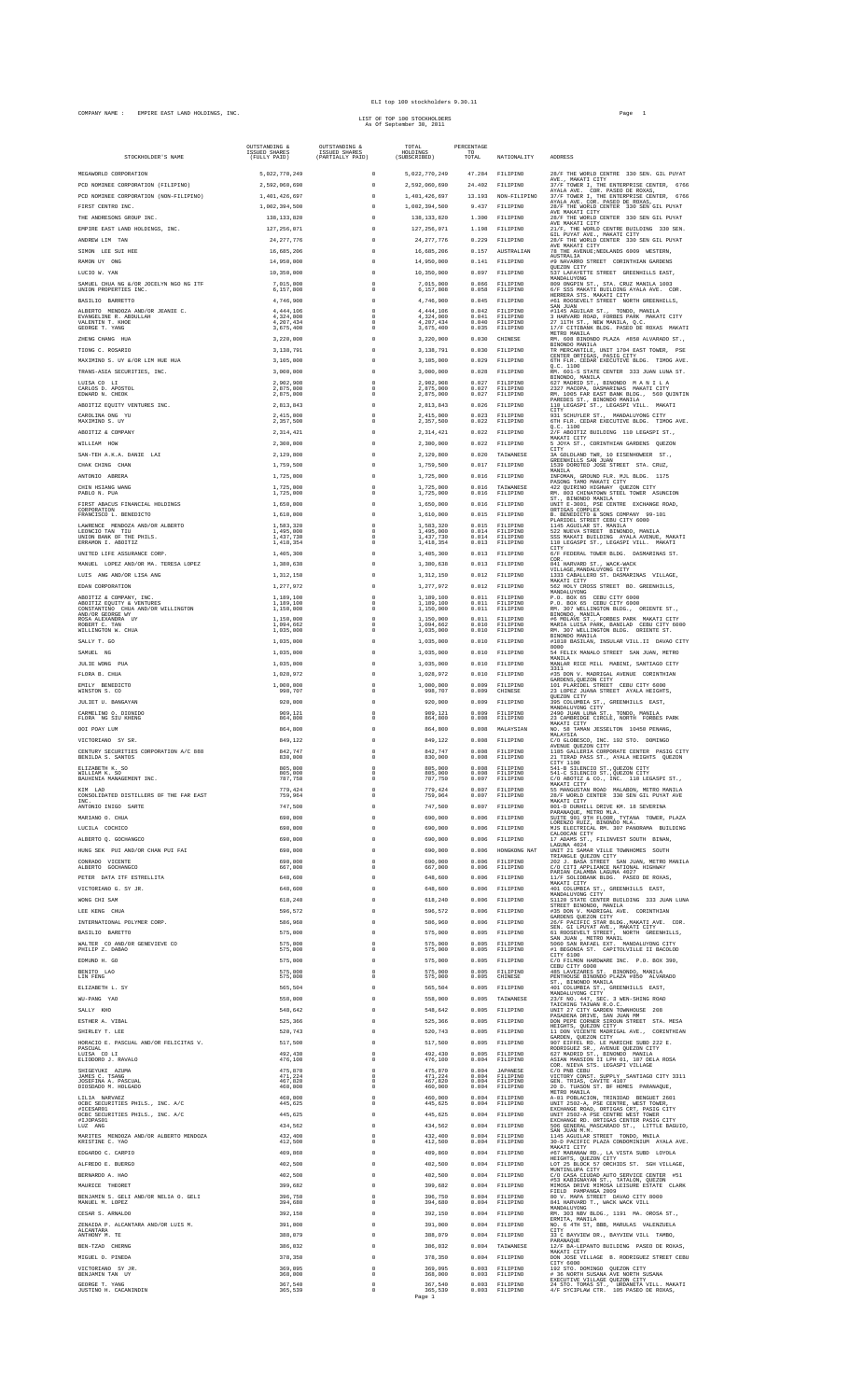|                                     |                |   | ELI top 100 stockholders 9.30.11 |       |          |                                                                          |
|-------------------------------------|----------------|---|----------------------------------|-------|----------|--------------------------------------------------------------------------|
| ELIZABETH L. SY                     | 357.902        | Ω | 357.902                          | 0.003 | FILIPINO | MAKATI CITY<br>C/O GLOBESCO, INC. 192 STO. DOMINGO<br>AVENUE OUEZON CITY |
| ANTONIO L. CARDINO                  | 356.500        |   | 356,500                          | 0.003 | FILIPINO | 24 EMERALD ST., SEVERINA 18 SUBD. WEST<br>SERVICE RD. PARANAQUE CITY     |
| JOHN T. LAO                         | 356.500        |   | 356,500                          | 0.003 | FILIPINO | 318 GUNAO STREET OUIAPO, MANILA                                          |
| MANUEL GONZALES                     | 355,810        |   | 355,810                          | 0.003 | FILIPINO | 76 SPEAKER PEREZ ST. OUEZON CITY                                         |
| AIM SCIENTIFIC RESEARCH FOUNDATION. | 349,600        |   | 349,600                          | 0.003 | FILIPINO | AIM BLDG. PASEO DE ROXAS.                                                |
|                                     |                |   |                                  |       |          |                                                                          |
| GRAND TOTAL                         | 10.492.497.605 |   | 10.492.497.605                   |       |          |                                                                          |

Certified true and correct: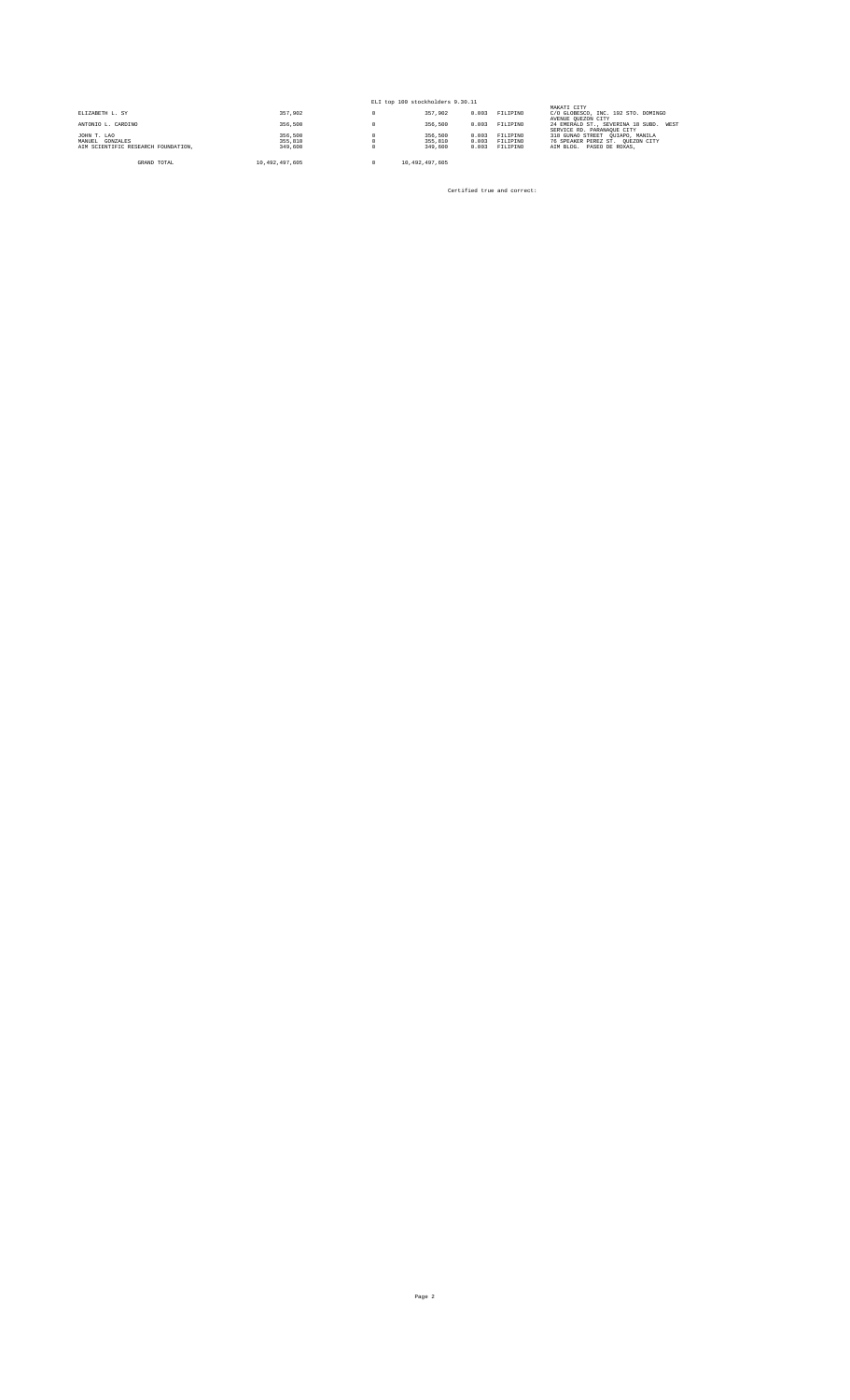## I **PDTC Philippine Depository & Trust Carp.**

# Philippine Depository & Trust Corp.

## **TOP 100 PDTC PARTICIPANTS**

| <b>Security ID: ELI000000000</b> |                             | <b>Security Name:</b><br><b>EMPIRE EAST</b>             |                                           |            |
|----------------------------------|-----------------------------|---------------------------------------------------------|-------------------------------------------|------------|
|                                  | Transfer Agent: EQBKTA00000 | <b>Transfer Agent Name:</b>                             | BANCO DE ORO UNIBANK, INC. TRANSFER AGENT |            |
| S. No.                           | <b>BPID</b>                 | <b>BPNAME</b>                                           | <b>HOLDING</b>                            | %HOLDING   |
|                                  | 16700000000                 | AURORA SECURITIES, INC.                                 | 1,547,502,076.00                          | 38.7515598 |
| $\overline{2}$                   | 25300000000                 | TOWER SECURITIES, INC.                                  | 196,043,523.00                            | 4.9091968  |
|                                  | 26600000000                 | VICSAL SECURITIES & STOCK BROKERAGE, INC.               | 137,201,128.00                            | 3.4357031  |
| 4                                | 26900000000                 | WEALTH SECURITIES, INC.                                 | 106,224,817.00                            | 2.6600141  |
| $\mathfrak{S}$                   | 12600000000                 | <b>BPI SECURITIES CORPORATION</b>                       | 101,339,972.00                            | 2.5376909  |
| 6                                | 11100000000                 | ANSALDO, GODINEZ & CO., INC.                            | 86,879,507.00                             | 2.1755812  |
| 7                                | CITI1000000                 | CITIBANK N.A.                                           | 81,023,111.00                             | 2.0289291  |
| 8                                | 38900000000                 | KING'S POWER SECURITIES, INC.                           | 73,058,972.00                             | 1.8294962  |
| 9                                | 10200000000                 | <b>ABACUS SECURITIES CORPORATION</b>                    | 69,669,115.00                             | 1.7446095  |
| $\overline{10}$                  | 20300000000                 | CITISECONLINE.COM. INC.                                 | 59,591,937.00                             | 1.4922633  |
| 11                               | 11200000000                 | AB CAPITAL SECURITIES, INC.                             | 58,318,283.00                             | 1.4603692  |
| 12                               | 15400000000                 | EVERGREEN STOCK BROKERAGE & SEC., INC.                  | 54,323,388.00                             | 1.3603316  |
| 13                               | 22000000000                 | ATR-KIM ENG SECURITIES, INC.                            | 48,157,732.00                             | 1.2059352  |
| 14                               | 26700000000                 | FIRST METRO SECURITIES BROKERAGE CORP.                  | 46,060,829.00                             | 1.1534259  |
| $\overline{15}$                  | 12900000000                 | SINCERE SECURITIES CORPORATION                          | 45,283,934.00                             | 1.1339714  |
| 16                               | 14300000000                 | DAVID GO SECURITIES CORP.                               | 44,446,026.00                             | 1.1129890  |
| $\overline{17}$                  | 28600000000                 | <b>SOLAR SECURITIES, INC.</b>                           | 44,167,618.00                             | 1.1060173  |
| $\overline{18}$                  | 28200000000                 | <b>PCCI SECURITIES BROKERS CORP.</b>                    | 42,737,102.00                             | 1.0701952  |
| 19                               | 13300000000                 | CITISECURITIES, INC.                                    | 39,721,213.00                             | 0.9946733  |
| $\overline{20}$                  | 24700000000                 | STANDARD SECURITIES CORPORATION                         | 38,325,700.00                             | 0.9597277  |
| 21                               | 12400000000                 | <b>B. H. CHUA SECURITIES CORPORATION</b>                | 36,550,906.00                             | 0.9152845  |
| 22                               | 27900000000                 | <b>BDO SECURITIES CORPORATION</b>                       | 35.601.639.00                             | 0.8915135  |
| $\overline{23}$                  | 23000000000                 | <b>QUALITY INVESTMENTS &amp; SECURITIES CORPORATION</b> | 35,529,665.00                             | 0.8897112  |
| 24                               | 20000000000                 | <b>MANDARIN SECURITIES CORPORATION</b>                  | 33,637,945.00                             | 0.8423400  |
| 25                               | 10300000000                 | ACCORD CAPITAL EQUITIES CORPORATION                     | 30,557,637.00                             | 0.7652049  |
| 26                               | 11500000000                 | SB EQUITIES, INC.                                       | 29,199,409.00                             | 0.7311930  |
| 27                               | 11000000000                 | ANGPING & ASSOCIATES SECURITIES, INC.                   | 28,484,099.00                             | 0.7132806  |
| $\overline{28}$                  | 23600000000                 | R. NUBLA SECURITIES. INC.                               | 28.366.807.00                             | 0.7103435  |

..

**REKPSIOL** 

alment Date (Ph')/L/2011

**TCSUSER**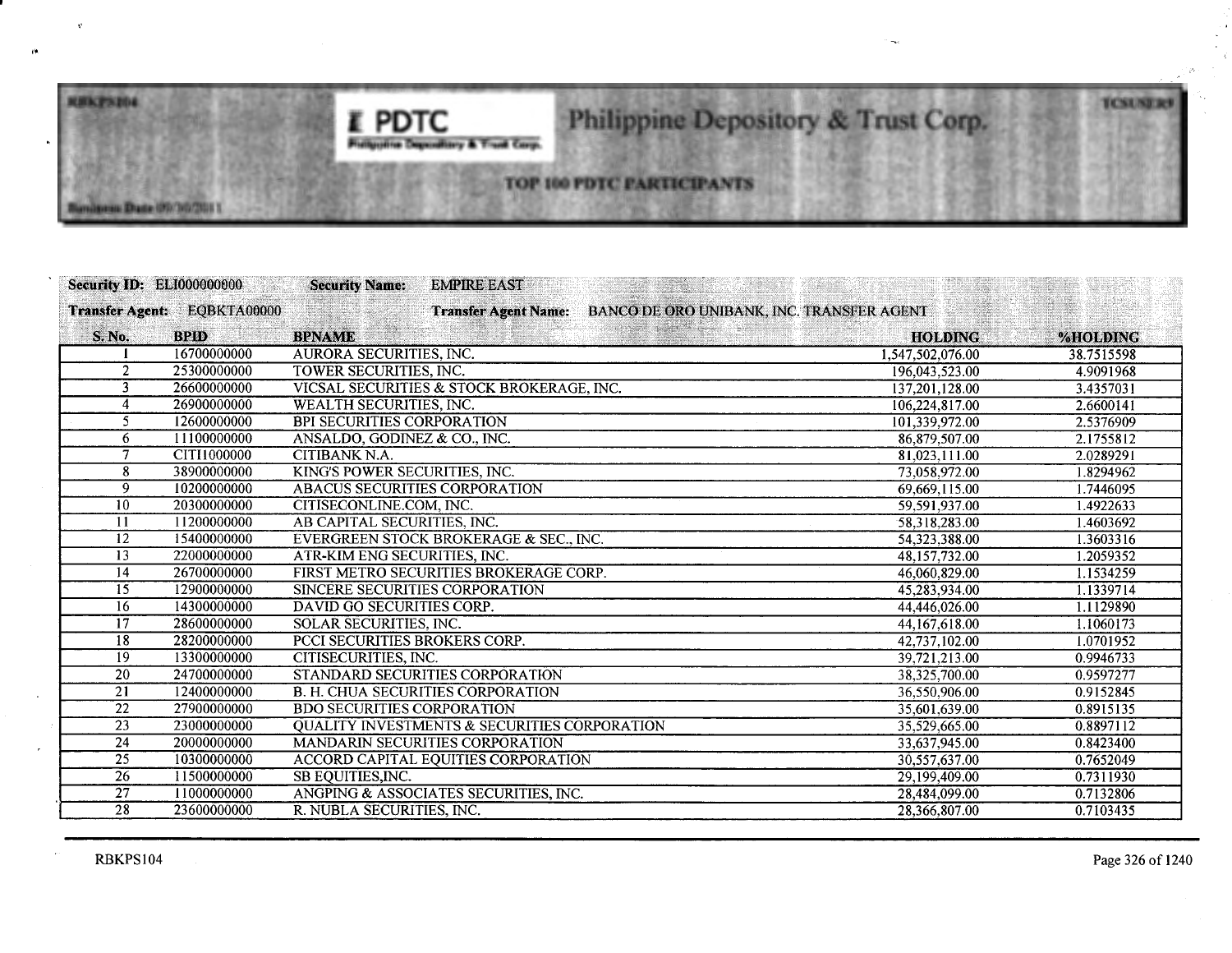| <b>Security ID: EL1000000000</b> |                             | <b>Security Name:</b>               | <b>EMPIRE EAST</b>                                             |                |           |
|----------------------------------|-----------------------------|-------------------------------------|----------------------------------------------------------------|----------------|-----------|
|                                  | Transfer Agent: EQBKTA00000 |                                     | Transfer Agent Name: BANCO DE ORO UNIBANK, INC. TRANSFER AGENT |                |           |
| S. No.                           | <b>BPID</b>                 | <b>BPNAME</b>                       |                                                                | <b>HOLDING</b> | %HOLDING  |
| $\overline{29}$                  | 10100000000                 | A & A SECURITIES, INC.              |                                                                | 27,668,894.00  | 0.6928668 |
| $\overline{30}$                  | 17000000000                 | <b>GOLDSTAR SECURITIES, INC.</b>    |                                                                | 25,351,548.00  | 0.6348373 |
| $\overline{31}$                  | 27500000000                 | YAO & ZIALCITA, INC.                |                                                                | 25,215,607.00  | 0.6314331 |
| $\overline{32}$                  | 15000000000                 |                                     | EASTERN SECURITIES DEVELOPMENT CORPORATION                     | 23,445,495.00  | 0.5871071 |
| $\overline{33}$                  | 14700000000                 | E. CHUA CHIACO SECURITIES, INC.     |                                                                | 22,477,806.00  | 0.5628749 |
| $\overline{34}$                  | 21800000000                 | PAN ASIA SECURITIES CORP.           |                                                                | 21,586,427.00  | 0.5405535 |
| $\overline{35}$                  | 17400000000                 | HDI SECURITIES, INC.                |                                                                | 21,283,924.00  | 0.5329784 |
| $\overline{36}$                  | 25900000000                 | <b>UCPB SECURITIES, INC.</b>        |                                                                | 20,160,707.00  | 0.5048516 |
| $\overline{37}$                  | 13600000000                 | TRITON SECURITIES CORP.             |                                                                | 19,936,369.00  | 0.4992338 |
| $\overline{38}$                  | <b>UCPB1000000</b>          |                                     | UNITED COCONUT PLANTERS BANK-TRUST BANKING                     | 19,038,483.00  | 0.4767495 |
| $\overline{39}$                  | 12200000000                 | <b>BELSON SECURITIES, INC.</b>      |                                                                | 18,773,395.00  | 0.4701114 |
| 40                               | SCBK1000000                 | STANDARD CHARTERED BANK             |                                                                | 18,409,980.00  | 0.4610110 |
| $\overline{41}$                  | 21700000000                 | <b>RCBC SECURITIES, INC.</b>        |                                                                | 17,940,113.00  | 0.4492449 |
| 42                               | 32800000000                 | DW CAPITAL INC.                     |                                                                | 17,882,052.00  | 0.4477909 |
| $\overline{43}$                  | 16900000000                 | <b>JSG SECURITIES, INC.</b>         |                                                                | 17,198,840.00  | 0.4306824 |
| $\overline{44}$                  | 17200000000                 | <b>GUILD SECURITIES, INC.</b>       |                                                                | 16,840,619.00  | 0.4217120 |
| $\overline{45}$                  | 11800000000                 | ASIASEC EQUITIES, INC.              |                                                                | 16,818,032.00  | 0.4211464 |
| 46                               | 23300000000                 | R. COYIUTO SECURITIES, INC.         |                                                                | 16,597,674.00  | 0.4156284 |
| $\overline{47}$                  | 20800000000                 | MDR SECURITIES, INC.                |                                                                | 16,094,078.00  | 0.4030176 |
| 48                               | <b>DEUB1000000</b>          |                                     | DEUTSCHE BANK MANILA-CLIENTS A/C                               | 15,941,396.00  | 0.3991943 |
| $\overline{49}$                  | <b>DEUB2000007</b>          |                                     | DEUTSCHE BANK AG MANILA BRANCH A/C CLIENTS DEUB20              | 13,347,789.00  | 0.3342468 |
| $\overline{50}$                  | 19800000000                 | LUCKY SECURITIES, INC.              |                                                                | 12,989,231.00  | 0.3252680 |
| $\overline{51}$                  | HSBC1000000                 |                                     | THE HONGKONG AND SHANGHAI BANKING CORP. LTD. - CLIENTS' ACCT.  | 12,283,307.00  | 0.3075907 |
| $\overline{52}$                  | 16800000000                 |                                     | <b>GLOBALINKS SECURITIES &amp; STOCKS, INC.</b>                | 12,194,993.00  | 0.3053792 |
| $\overline{53}$                  | 23800000000                 | R. S. LIM & CO., INC.               |                                                                | 12,036,759.00  | 0.3014168 |
| $\overline{54}$                  | 24600000000                 | SUMMIT SECURITIES, INC.             |                                                                | 11,456,833.00  | 0.2868947 |
| $\overline{55}$                  | 23500000000                 |                                     | REGINA CAPITAL DEVELOPMENT CORPORATION                         | 11,167,734.00  | 0.2796553 |
| $\overline{56}$                  | 27800000000                 | YU & COMPANY, INC.                  |                                                                | 10,903,598.00  | 0.2730409 |
| $\overline{57}$                  | 22500000000                 | PREMIUM SECURITIES, INC.            |                                                                | 10,675,529.00  | 0.2673298 |
| $\overline{58}$                  | 14500000000                 | <b>DIVERSIFIED SECURITIES, INC.</b> |                                                                | 10,613,563.00  | 0.2657781 |
| $\overline{59}$                  | 24700000005                 |                                     | PIONEER INSURANCE & SURETY CORPORATION ACCOUNT #2              | 9,680,000.00   | 0.2424004 |
| $\overline{60}$                  | 21900000000                 | PAPA SECURITIES CORPORATION         |                                                                | 9,580,337.00   | 0.2399047 |
| 61                               | 18100000000                 | <b>INVESTORS SECURITIES, INC.</b>   |                                                                | 9,432,277.00   | 0.2361971 |
| 62                               | 18000000000                 | I. B. GIMENEZ SECURITIES, INC.      |                                                                | 9,410,263.00   | 0.2356458 |
| $\overline{63}$                  | 20600000000                 | <b>MERIDIAN SECURITIES, INC.</b>    |                                                                | 9,062,330.00   | 0.2269331 |
| 64                               | 14000000000                 | <b>IGC SECURITIES INC.</b>          |                                                                | 8,623,548.00   | 0.2159454 |
| $\overline{65}$                  | 24700000007                 | PIONEER LIFE INC. ACCOUNT #2        |                                                                | 8,500,000.00   | 0.2128516 |
| 66                               | 16900000003                 | <b>JSG SECURITIES, INC.</b>         |                                                                | 7,227,000.00   | 0.1809739 |
| 67                               | 27000000000                 | WESTLINK GLOBAL EQUITIES, INC.      |                                                                | 7,162,087.00   | 0.1793484 |
| $\overline{68}$                  | 20400000000                 | DA MARKET SECURITIES, INC.          |                                                                | 7,141,681.00   | 0.1788374 |
|                                  |                             |                                     |                                                                |                |           |

ċ

Ń.

 $\mathcal{F}^{\mathbf{t}}$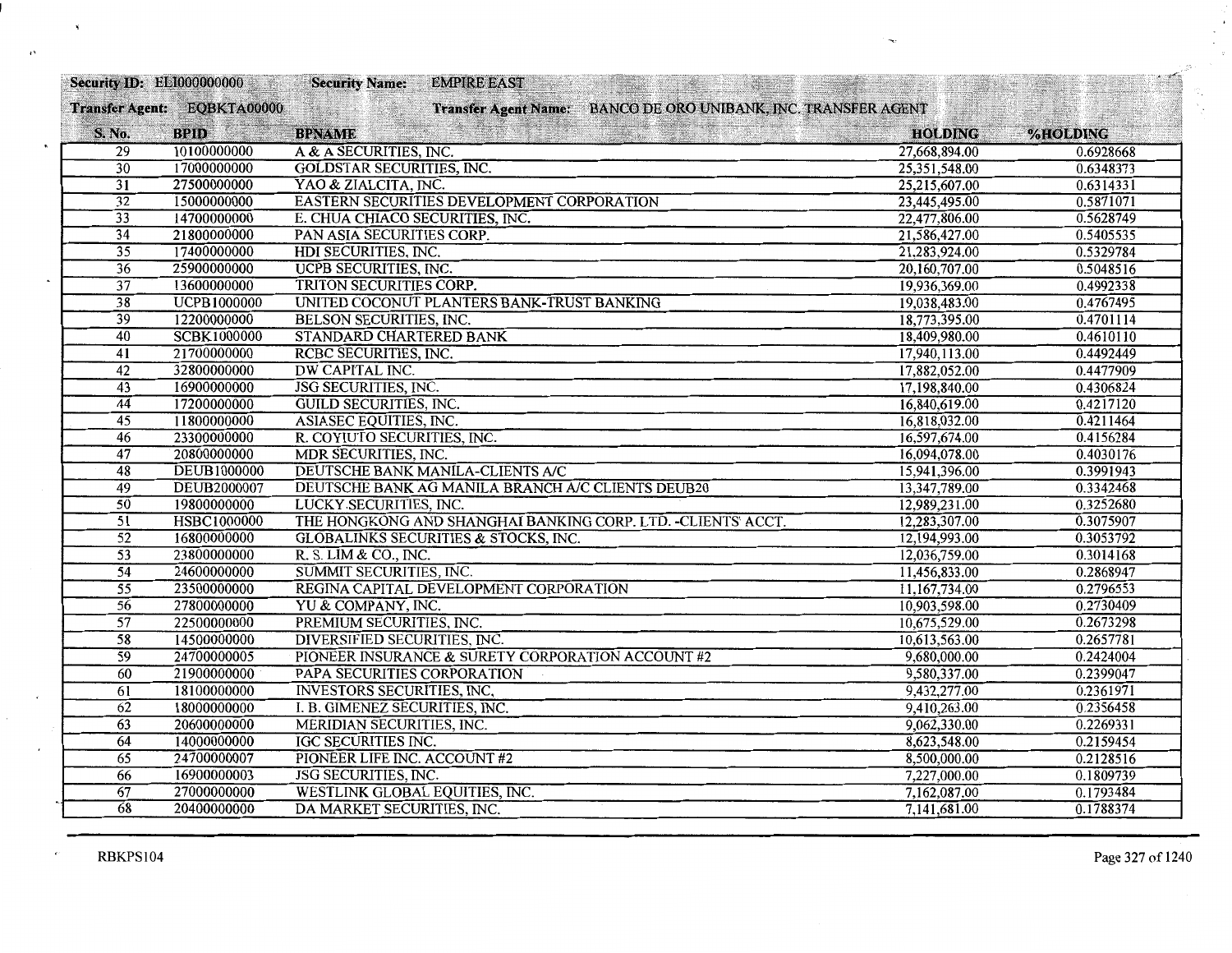| <b>Security ID: EL1000000000</b> |                             | <b>Security Name:</b>            | <b>EMPIRE EAST</b>                                  |                                                                |                |           |
|----------------------------------|-----------------------------|----------------------------------|-----------------------------------------------------|----------------------------------------------------------------|----------------|-----------|
|                                  | Transfer Agent: EQBKTA00000 |                                  |                                                     | Transfer Agent Name: BANCO DE ORO UNIBANK, INC. TRANSFER AGENT |                |           |
| S. No.                           | <b>BPID</b>                 | <b>BPNAME</b>                    |                                                     |                                                                | <b>HOLDING</b> | %HOLDING  |
| 69                               | 24000000000                 | S.J. ROXAS & CO., INC.           |                                                     |                                                                | 7,108,002.00   | 0.1779941 |
| 70                               | 11600000000                 |                                  | ASIA PACIFIC CAPITAL EQUITIES & SECURITIES CORP.    |                                                                | 7,035,750.00   | 0.1761848 |
| $\overline{71}$                  | 19300000000                 | LARRGO SECURITIES CO., INC.      |                                                     |                                                                | 6,942,405.00   | 0.1738473 |
| $\overline{72}$                  | 28500000000                 |                                  | <b>GOLDEN TOWER SECURITIES &amp; HOLDINGS, INC.</b> |                                                                | 6,668,737.00   | 0.1669943 |
| $\overline{73}$                  | 21300000000                 | NIEVES SANCHEZ, INC.             |                                                     |                                                                | 6,642,079.00   | 0.1663267 |
| $\overline{74}$                  | 24700000004                 | PIONEER LIFE, INC.               |                                                     |                                                                | 6,600,000.00   | 0.1652730 |
| $\overline{75}$                  | 28300000000                 | <b>EAGLE EQUITIES, INC.</b>      |                                                     |                                                                | 6,535,047.00   | 0.1636465 |
| $\overline{76}$                  | 10600000000                 | ALPHA SECURITIES CORP.           |                                                     |                                                                | 6,525,845.00   | 0.1634160 |
| $\overline{77}$                  | 19900000000                 | LUYS SECURITIES COMPANY, INC.    |                                                     |                                                                | 6,337,917.00   | 0.1587101 |
| $\overline{78}$                  | 25700000000                 | TRI-STATE SECURITIES, INC.       |                                                     |                                                                | 6,112,094.00   | 0.1530552 |
| 79                               | 21100000000                 | NEW WORLD SECURITIES CO., INC.   |                                                     |                                                                | 6,065,858.00   | 0.1518973 |
| 80                               | 24700000003                 |                                  | PIONEER INTERCONTINENTAL INS. CORP.                 |                                                                | 6,000,000.00   | 0.1502482 |
| $\overline{81}$                  | 22400000000                 | PNB SECURITIES, INC.             |                                                     |                                                                | 5,878,658.00   | 0.1472096 |
| 82                               | 21500000000                 |                                  | OPTIMUM SECURITIES CORPORATION                      |                                                                | 5,804,481.00   | 0.1453521 |
| $\overline{83}$                  | 28800000000                 | G.D. TAN & COMPANY, INC.         |                                                     |                                                                | 5,643,310.00   | 0.1413162 |
| 84                               | 25100000000                 | TANSENGCO & CO., INC.            |                                                     |                                                                | 5,452,604.00   | 0.1365406 |
| $\overline{85}$                  | 26300000000                 | VENTURE SECURITIES, INC.         |                                                     |                                                                | 5,115,892.00   | 0.1281089 |
| 86                               | 19200000000                 | STRATEGIC EQUITIES CORP.         |                                                     |                                                                | 5,073,157.00   | 0.1270388 |
| $\overline{87}$                  | 36800000000                 | SunSecurities, Inc.              |                                                     |                                                                | 4,782,486.00   | 0.1197600 |
| 88                               | 19000000000                 |                                  | VALUE QUEST SECURITIES CORPORATION                  |                                                                | 4,750,000.00   | 0.1189465 |
| $\overline{89}$                  | 17500000000                 | H. E. BENNETT SECURITIES, INC.   |                                                     |                                                                | 4,412,197.00   | 0.1104874 |
| $\overline{90}$                  | 18300000000                 | INTRA-INVEST SECURITIES, INC.    |                                                     |                                                                | 3,997,942.00   | 0.1001139 |
| $\overline{91}$                  | 18200000000                 |                                  | IMPERIAL, DE GUZMAN, ABALOS & CO., INC.             |                                                                | 3,942,577.00   | 0.0987275 |
| $\overline{92}$                  | 27200000000                 | <b>BERNAD SECURITIES, INC.</b>   |                                                     |                                                                | 3,788,494.00   | 0.0948690 |
| $\overline{93}$                  | 25200000000                 |                                  | THE FIRST RESOURCES MANAGEMENT & SECURITIES CORP.   |                                                                | 3,548,689.00   | 0.0888640 |
| $\overline{94}$                  | 33800000006                 | PHILIPPINE EQUITY PARTNERS, INC. |                                                     |                                                                | 3,514,000.00   | 0.0879953 |
| 95                               | 17900000000                 | I. ACKERMAN & CO., INC.          |                                                     |                                                                | 3,416,603.00   | 0.0855564 |
| 96                               | HSBC2000000                 |                                  |                                                     | THE HONGKONG AND SHANGHAI BANKING CORP. LTD. - CLIENTS' ACCT.  | 3,000,000.00   | 0.0751241 |
| $\overline{97}$                  | 24700000002                 | POINEER INS. & SURETY CORP.      |                                                     |                                                                | 2,990,000.00   | 0.0748737 |
| 98                               | <b>DEUB2000000</b>          |                                  | DEUTSCHE BANK MANILA-CLIENTS A/C                    |                                                                | 2,942,430.00   | 0.0736825 |
| 99                               | 10900000000                 | <b>BA SECURITIES, INC.</b>       |                                                     |                                                                | 2,910,277.00   | 0.0728773 |
| 100                              | 23900000000                 | RTG & COMPANY, INC.              |                                                     |                                                                | 2,813,452.00   | 0.0704527 |
| 101                              | 21000000000                 | MOUNT PEAK SECURITIES, INC.      |                                                     |                                                                | 2,662,670.00   | 0.0666769 |
| 102                              | 20500000000                 | MERCANTILE SECURITIES CORP.      |                                                     |                                                                | 2,593,479.00   | 0.0649442 |
| 103                              | 13100000000                 | PCIB SECURITIES, INC.            |                                                     |                                                                | 2,543,265.00   | 0.0636868 |
| 104                              | 16100000000                 |                                  | FRANCISCO ORTIGAS SECURITIES, INC.                  |                                                                | 2,439,806.00   | 0.0610961 |
| 105                              | 22900000000                 |                                  | SALISBURY BKT SECURITIES CORPORATION                |                                                                | 2,399,172.00   | 0.0600785 |
| 106                              | 24300000000                 | FIDELITY SECURITIES, INC.        |                                                     |                                                                | 2,099,218.00   | 0.0525673 |
| 107                              | 13000000000                 |                                  | CENTURY SECURITIES CORPORATION                      |                                                                | 2,098,750.00   | 0.0525556 |
| 108                              | PCPL1000000                 |                                  | UNITED COCONUT PLANTERS LIFE ASSURANCE CORPORATION  |                                                                | 2,000,000.00   | 0.0500827 |

 $\mathbf{r}$ 

 $\cdot$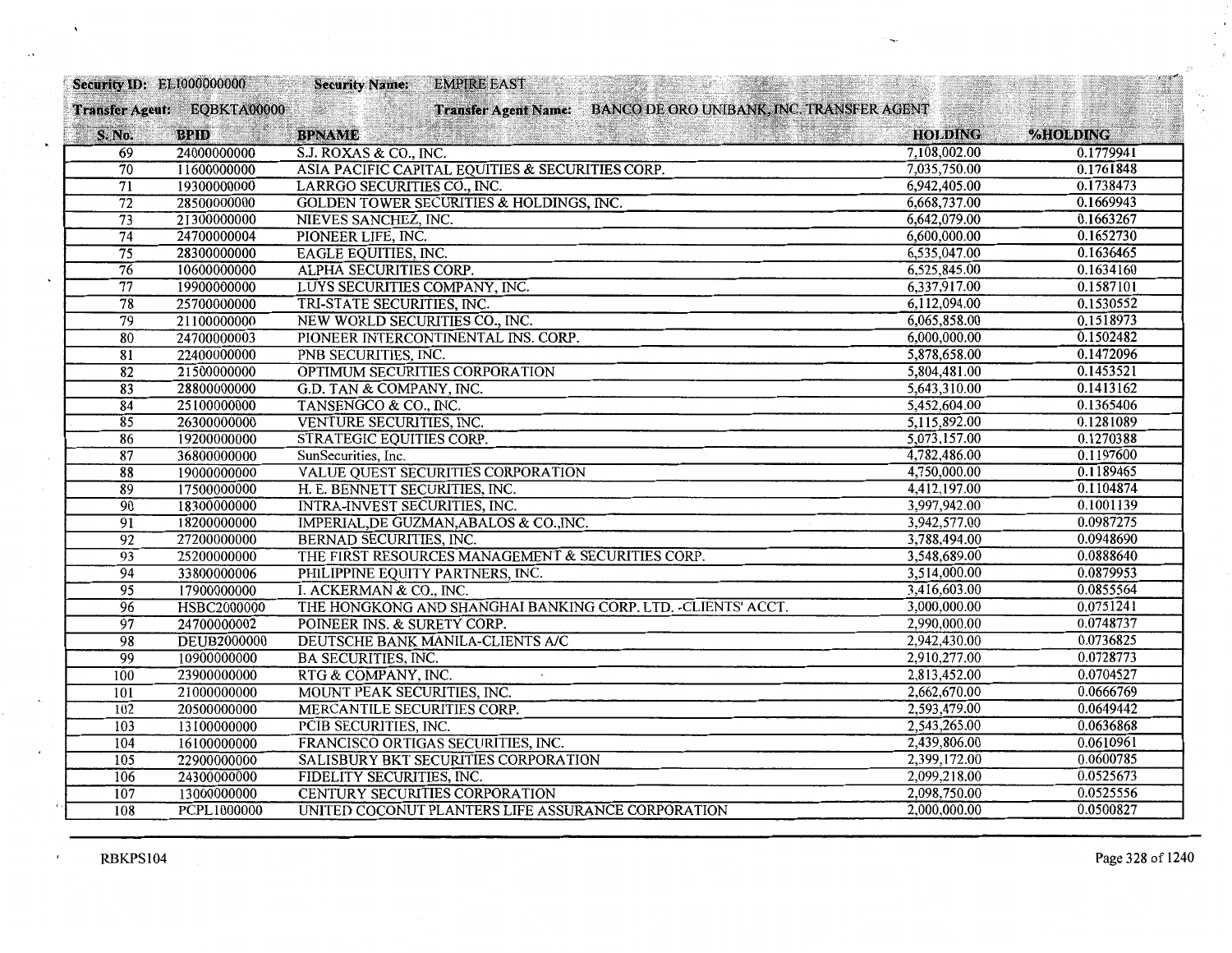| <b>Security ID: ELI000000000</b> |                             | <b>Security Name:</b>                    | <b>EMPIRE EAST</b>                            |                                                                |                | $\mathcal{L} \rightarrow \mathcal{L}$ |
|----------------------------------|-----------------------------|------------------------------------------|-----------------------------------------------|----------------------------------------------------------------|----------------|---------------------------------------|
|                                  | Transfer Agent: EQBKTA00000 |                                          |                                               | Transfer Agent Name: BANCO DE ORO UNIBANK, INC. TRANSFER AGENT |                |                                       |
| S. No.                           | <b>BPID</b>                 | <b>BPNAME</b>                            |                                               |                                                                | <b>HOLDING</b> | %HOLDING                              |
| 109                              | 16900000004                 | <b>JSG SECURITIES, INC.</b>              |                                               |                                                                | 1,950,000.00   | 0.0488307                             |
| 110                              | 10400000000                 | A. T. DE CASTRO SECURITIES CORP.         |                                               |                                                                | 1,947,995.00   | 0.0487804                             |
| $\overline{111}$                 | 12400000002                 |                                          | <b>B. H. CHUA SECURITIES CORPORATION</b>      |                                                                | 1,852,300.00   | 0.0463841                             |
| 112                              | 22300000000                 | PLATINUM SECURITIES, INC.                |                                               |                                                                | 1,696,200.00   | 0.0424752                             |
| $\overline{113}$                 | 34500000000                 | UNICAPITAL SECURITIES INC.               |                                               |                                                                | 1,670,463.00   | 0.0418307                             |
| 114                              | 33800000002                 | PHILIPPINE EQUITY PARTNERS, INC.         |                                               |                                                                | 1,642,000.00   | 0.0411179                             |
| $\overline{115}$                 | 22800000000                 | PRYCE SECURITIES, INC.                   |                                               |                                                                | 1,407,523.00   | 0.0352463                             |
| 116                              | 12500000000                 | <b>JAKA SECURITIES CORP.</b>             |                                               |                                                                | 1,406,157.00   | 0.0352121                             |
| $\overline{117}$                 | 1000000000                  | <b>UPCC SECURITIES CORP.</b>             |                                               |                                                                | 1,334,216.00   | 0.0334106                             |
| 118                              | 12800000000                 | CAMPOS, LANUZA & COMPANY, INC.           |                                               |                                                                | 1,233,199.00   | 0.0308810                             |
| 119                              | 20900000008                 | DEUTSCHE REGIS PARTNERS, INC.            |                                               |                                                                | 1,150,000.00   | 0.0287976                             |
| 120                              | 16200000000                 | F. YAP SECURITIES, INC.                  |                                               |                                                                | 1,025,509.00   | 0.0256801                             |
| $\overline{121}$                 | 15700000000                 | FIRST ORIENT SECURITIES, INC.            |                                               |                                                                | 1,012,058.00   | 0.0253433                             |
| $\overline{122}$                 | <b>PMAN1000000</b>          |                                          | MAPFRE INSULAR INSURANCE CORPORATION-NON LIFE |                                                                | 1,000,000.00   | 0.0250414                             |
| $\overline{123}$                 | 23700000000                 |                                          | AAA SOUTHEAST EQUITIES, INCORPORATED          |                                                                | 910,015.00     | 0.0227880                             |
| $\overline{124}$                 | 23100000000                 | R & L INVESTMENTS, INC.                  |                                               |                                                                | 733,439.00     | 0.0183663                             |
| 125                              | 19700000000                 |                                          | LOPEZ, LOCSIN, LEDESMA & CO., INC.            |                                                                | 700,239.00     | 0.0175349                             |
| 126                              | 15300000000                 | EQUITIWORLD SECURITIES, INC.             |                                               |                                                                | 655,947.00     | 0.0164258                             |
| 127                              | 32300000005                 | <b>CLSA PHILIPPINES, INC.</b>            |                                               |                                                                | 575,000.00     | 0.0143988                             |
| $\overline{128}$                 | 12300000000                 | BENJAMIN CO CA & CO., INC.               |                                               |                                                                | 531,785.00     | 0.0133166                             |
| 129                              | 11900000000                 | <b>ASTRA SECURITIES CORPORATION</b>      |                                               |                                                                | 527,010.00     | 0.0131970                             |
| 130                              | 27300000000                 | WONG SECURITIES CORPORATION              |                                               |                                                                | 526,385.00     | 0.0131814                             |
| $\overline{131}$                 | 16900000005                 | <b>JSG SECURITIES, INC.</b>              |                                               |                                                                | 521,620.00     | 0.0130621                             |
| 132                              | 18800000000                 | J.M. BARCELON & CO., INC.                |                                               |                                                                | 515,065.00     | 0.0128979                             |
| 133                              | 23000000001                 | Asia Insurance (Philippines) Corporation |                                               |                                                                | 498,088.00     | 0.0124728                             |
| 134                              | 14200000000                 |                                          | DBP-DAIWA CAPITAL MARKETS PHILPPINES, INC.    |                                                                | 494,505.00     | 0.0123831                             |
| 135                              | <b>BCDO2000000</b>          |                                          | <b>BANCO DE ORO - TRUST BANKING GROUP</b>     |                                                                | 429,585.00     | 0.0107574                             |
| 136                              | 18700000000                 | ASIAN CAPITAL EQUITIES, INC.             |                                               |                                                                | 399,751.00     | 0.0100103                             |
| 137                              | 38800000000                 | ARMSTRONG SECURITIES, INC.               |                                               |                                                                | 385,144.00     | 0.0096445                             |
| 138                              | 32300000003                 | <b>CLSA PHILIPPINES, INC.</b>            |                                               |                                                                | 318,240.00     | 0.0079692                             |
| 139                              | 34500000003                 | UNICAPITAL SECURITIES INC.               |                                               |                                                                | 313,490.00     | 0.0078502                             |
| 140                              | <b>SCTD1000000</b>          | <b>MBTC - TRUST BANKING GROUP</b>        |                                               |                                                                | 243,013.00     | 0.0060854                             |
| 141                              | 24900000000                 | <b>SUPREME STOCKBROKERS, INC.</b>        |                                               |                                                                | 224,696.00     | 0.0056267                             |
| $\overline{142}$                 | 11300000000                 | SARANGANI SECURITIES, INC.               |                                               |                                                                | 222,153.00     | 0.0055630                             |
| 143                              | 25600000000                 |                                          | <b>TRENDLINE SECURITIES CORPORATION</b>       |                                                                | 221,402.00     | 0.0055442                             |
| 144                              | 23200000000                 | <b>ALAKOR SECURITIES CORPORATION</b>     |                                               |                                                                | 213,578.00     | 0.0053483                             |
| 145                              | 10500000000                 |                                          | ALL ASIA SECURITIES MANAGEMENT CORP.          |                                                                | 192,952.00     | 0.0048318                             |
| <b>146</b>                       | 19400000000                 | LIPPO SECURITIES, INC.                   |                                               |                                                                | 141,105.00     | 0.0035335                             |
| $\overline{147}$                 | 20900000003                 | DEUTSCHE REGIS PARTNERS, INC.            |                                               |                                                                | 140,944.00     | 0.0035294                             |
| 148                              | 26100000000                 | <b>E.SECURITIES, INC.</b>                |                                               |                                                                | 121,486.00     | 0.0030422                             |

 $\pmb{\epsilon}$ 

 $\cdot$ 

 $\mathcal{P}^{\mathcal{A}}$ ς.  $\gamma_{\rm{B}}$